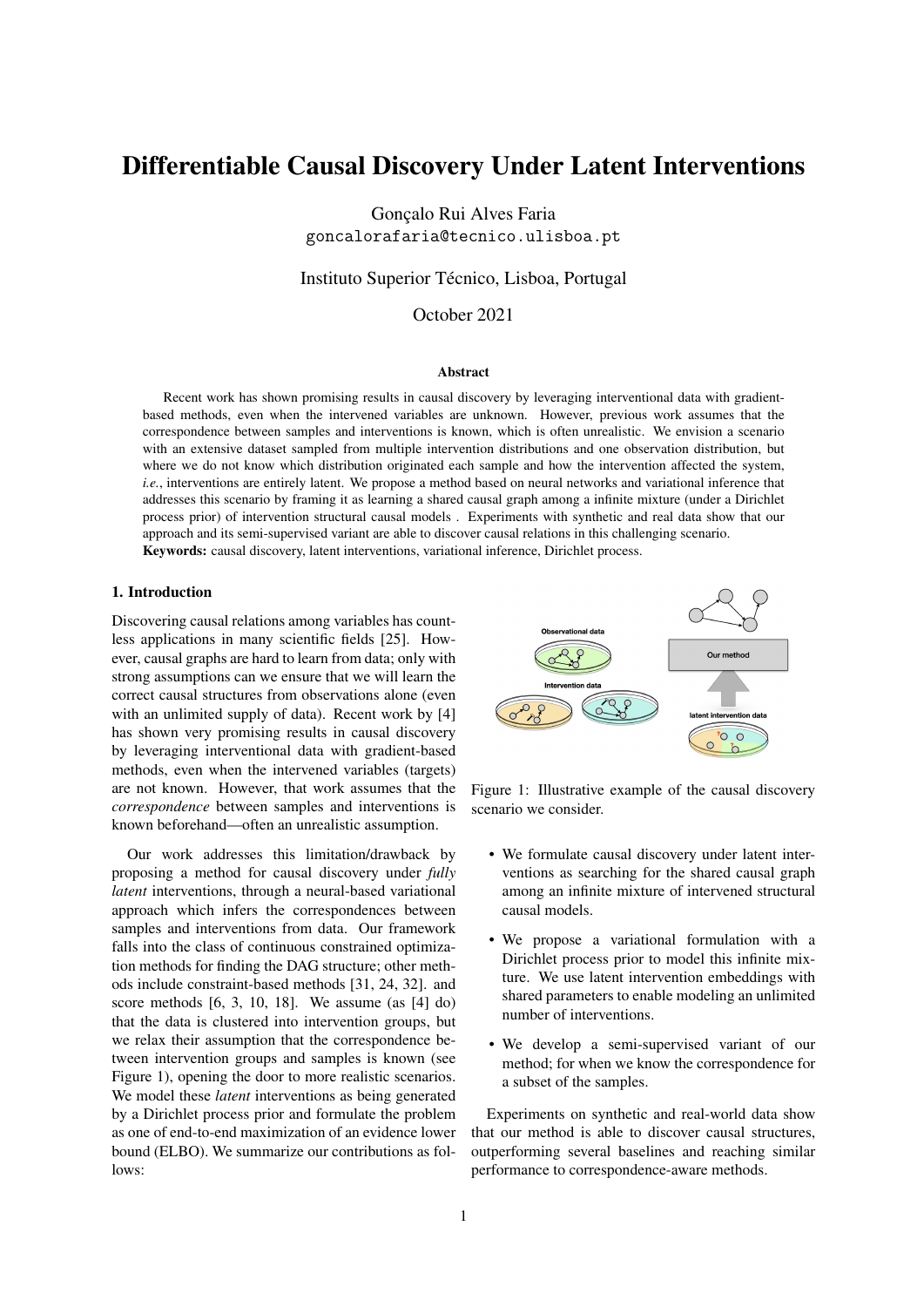#### 2. Background

# 2.1. Structural causal models

We assume a structured causal model (SCM)  $M := (S, p(\mathcal{E}))$  over d *endogenous* variables  $X = \{x_1, \ldots, x_d\}$ , associated to d independent *exogenous* variables  $\mathcal{E} = {\varepsilon_1, \ldots, \varepsilon_d}$ , functions  $\mathcal{F} = \{\zeta_1, \ldots, \zeta_d\}$ , and a collection of d assignments,

$$
x_j := \zeta_j(\mathbf{P}\mathbf{A}_j^{\mathcal{G}}, \varepsilon_j), \qquad j = 1, \dots, d,
$$
 (1)

where  $\mathbf{PA}_j^{\mathcal{G}} \subseteq X \backslash \{x_j\}$  is the set of *parents* of  $x_j$ according to a *directed acyclic graph* (DAG) G, *i.e.*,  $x_i \in \mathbf{PA}_j^{\mathcal{\vec{G}}}$  if and only if there is a directed edge  $x_i \rightarrow x_j$ in  $G$ . An SCM  $M$  defines a unique joint distribution for X, usually referred to as the *entailed* distribution  $p_{\mathcal{M}}(X)$ , which can be factorized as

$$
p_{\mathcal{M}}(X) = \prod_{j=1}^{d} p_{\mathcal{M}}(x_j | \mathbf{PA}_j^{\mathcal{G}}), \tag{2}
$$

where  $p_{\mathcal{M}}(x_j | \mathbf{PA}_j^{\mathcal{G}})$  is the conditional distribution of  $x_j$ , given its parents.

# 2.2. Interventions

Given an SCM M, we obtain an *interventioned* SCM  $\overline{\mathcal{M}}$  by replacing one (or more) of the original assignments. Let  $I$  be the set of variables targeted by the intervention; if  $I = \emptyset$ ,  $\mathcal{M} = \mathcal{M}$ . For each variable  $j \in I$ , the intervention consists in one or multiple of the following actions: replacing the assignment function  $\zeta_i$  by  $\tilde{\zeta}_i$ ; replacing the parents  $\mathbf{PA}_{j}^{\mathcal{G}}$  by a subset  $\tilde{\mathbf{PA}}_{j}^{\mathcal{G}}$  $\frac{3}{j}$ ; changing the noise variable from  $\epsilon_j$  to  $\tilde{\epsilon}_j$ . The SCM M generally has a different entailed distribution, called the *intervention* distribution:

$$
p_{\tilde{\mathcal{M}}}(X) = \prod_{j \notin I} p_{\mathcal{M}}(x_j | \mathbf{PA}_j^{\mathcal{G}})
$$

$$
\prod_{j \in I} p_{\mathcal{M};\text{do}}(x_j := \tilde{\zeta}_j(\tilde{\mathbf{PA}}_j^{\mathcal{G}}, \tilde{\varepsilon}_j)) (x_j | \mathbf{PA}_j^{\mathcal{G}}).
$$
(3)

If there are  $K$  possible interventions, we denote the corresponding sets of target variables as  $I^{(k)}$ , for  $k =$  $1, \ldots, K$ , and the corresponding SCMs by  $\tilde{\mathcal{M}}^{(k)}$ .

We divide the types of interventions into: *atomic*, if the target variable  $x_j$  is set to a constant value; *stochastic*, if  $x_j$  is set to a random variable  $\tilde{\varepsilon}_j$ ; *imperfect* (or *soft*), if the intervention embedding and the set of parents are changed, as long as it does not become empty. We do not consider interventions that are able to add new elements to  $\mathbf{PA}_{j}^{\mathcal{G}}$ . This means that the intervention graph only differs from the observational by the removal of edges.

## 2.3. Faithfulness and Markov equivalence classes

Given a set  $\mathcal F$  where each element  $\zeta_i$  is *sufficiently* dependent on all of arguments  $\mathbf{PA}_i^{\mathcal{G}}$ , we obtain an SCM M whose computations strictly follow the structure of

G. In this scenario, G and  $p_{\mathcal{M}}(X)$  are said to be mutually *faithful* since  $G$  encodes all and only the conditional independencies that hold in the entailed distribution. The set of faithful graphs that could entail a particular joint distribution is called the *Markov equivalence class* (MEC) [34]. If there is access to intervention data (in a set of interventions  $\mathcal{I}$ ), it is possible to shrink the MEC to the so-called  $\mathcal{I}\text{-MEC}$  [9]: the subset of graphs in the MEC that have the same conditional independencies after applying the interventions in  $\mathcal{I}$ .

#### 2.4. Continuous constrained optimization for structure learning

Our work builds on a recent line of research that uses continuous constrained optimization to address causal discovery, initiated by [36] and extended by [4] to cases where there is data from intervention distributions. In general, these methods adopt the *maximum a posteriori* (MAP) criterion (a.k.a. penalized maximum likelihood). Based on a generative/sampling model  $p(\mathcal{D}|\mathcal{G}, \theta)$ for data  $D$ , given the graph structure  $G$  and parameters  $\theta$ , and on a *prior*  $p(G)$  over graphs, they seek a graph that maximizes the score function

$$
\mathcal{S}(\mathcal{G}) := \max_{\theta} \log p(\mathcal{D}|\mathcal{G}, \theta) + \log p(\mathcal{G}). \tag{4}
$$

The prior  $p(G)$  penalizes graph complexity to avoid over-fitting. A typical choice is  $p(G) \propto \exp(-\lambda |G|)$ , for  $\lambda > 0$  and |G| is some graph complexity measure (*e.g.*, number of edges). With finite data, exact independence seldom occurs, thus graphs maximizing  $\log p(\mathcal{D}|\mathcal{G}, \theta)$  alone would almost always be fully connected. If  $D$  is a collection of i.i.d. observations, then  $p(\mathcal{D}|\mathcal{G}, \theta) = \prod_{i=1}^n p(x_i|\mathcal{G}, \theta).$ 

Central to this class of methods is the weighted adjacency matrix  $W^{\mathcal{G}} \in \mathbb{R}_{\geq 0}^{d \times d}$ , where  $W_{ij}^{\mathcal{G}} > 0$  is equivalent to  $(i, j) \in \mathcal{G}$ , which is treated as a parameter itself or as a function of the parameters. To ensure the estimated graph is a DAG, [36] proposed the constraint

$$
trace(e^{W^{\mathcal{G}}}) - d = 0, \tag{5}
$$

where  $e^{W^{\mathcal{G}}}$  is the matrix exponential. Several other methods apply non-linear models such as neural networks [19, 37] and define  $W^{\mathcal{G}}$  differently.

The works from [23, 14, 4] treat the adjacency matrix as a random variable and relax the score from Eq. 4 in the following way:

$$
\mathcal{S}^{\star}(\Lambda) := \text{max}_{\theta} \mathbb{E}_{\mathcal{G} \sim \text{Bern}\left(\mathcal{G}; \sigma(\Lambda)\right)} \left[ \log p(\mathcal{D}|\mathcal{G}, \theta) + \log p(\mathcal{G}) \right],
$$
\n(6)

where  $\sigma(\Lambda)$  is the sigmoid transformation applied element-wise to the parameter matrix  $\Lambda \in \mathbb{R}^{d \times d}$ ,  $\text{Bern}(\mathcal{G}; \sigma(\Lambda))$  is a distribution over graphs, with mutually independent edges, with expected value  $\sigma(\Lambda)$ . This score tends asymptotically to  $S(G)$  as  $\sigma(\Lambda)$  progressively concentrates its mass on a single DAG G.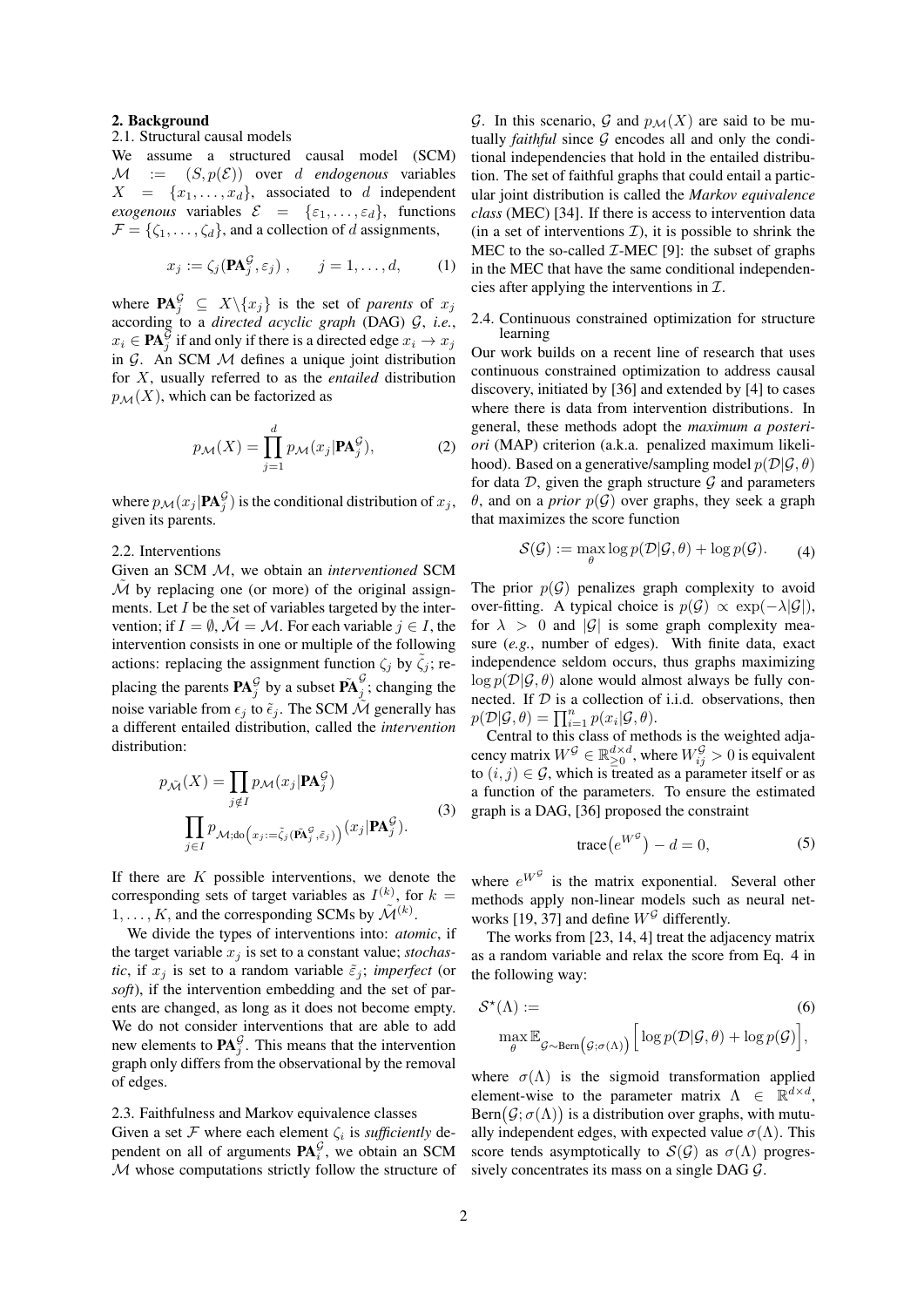#### 3. Differentiable causal discovery under latent interventions

In this section, we present a score for perfect or imperfect fully latent interventions, and show how this score can be approximately maximized by using an efficient variational optimization algorithm.

## 3.1. Mixture of intervention distributions

We assume that the dataset  $D$  is produced by a mixture of SCMs, each resulting from an intervention applied to a base SCM  $M$ . More specifically,  $D$  is partitioned into  $K + 1$  exchangeable groups, with group k containing i.i.d. samples from the intervention SCM  $\tilde{\mathcal{M}}^{(k)}$  resulting from applying the  $k^{\text{th}}$  intervention to the base SCM  $\mathcal{M}$ ; the index  $k = 0$  indicates the absence of intervention, *i.e.*,  $\tilde{\mathcal{M}}^{(0)} = \mathcal{M}$  (observational model). We denote by  $\tilde{\mathcal{M}} = (\tilde{\mathcal{M}}^{(0)}, \dots, \tilde{\mathcal{M}}^{(K)})$  the ensemble of SCMs.

The latent variables  $z^{(i)} \in \{0, \ldots, K\}$  indicate which SCM generated each sample:  $z^{(i)} = k$  if and only if  $x^{(i)}$ is a sample of the SCM  $\mathcal{\hat{M}}^{(k)}$ . Treating these correspondences  $z^{(i)}$  as latent is a distinctive aspect of our work; while [4] also assume unknown  $\tilde{\mathcal{M}}$ , they assume that  $z^{(i)}$  is observed, not latent. We call the scenario where both  $\tilde{\mathcal{M}}$  and  $z^{(i)}$  are unknown as *fully latent interventions*.

Marginalizing with respect to the latent  $z^{(i)}$  yields the mixture model

$$
p(x^{(i)}|\tilde{\mathcal{M}}) = \sum_{k=0}^{K} p(z^{(i)} = k) p(x^{(i)}|z^{(i)} = k, \tilde{\mathcal{M}})
$$

$$
= \sum_{k=0}^{K} \tau_k p_{\tilde{\mathcal{M}}^{(k)}}(x^{(i)}),
$$

where we define  $\tau_k = p(z^{(i)} = k)$ . Conditioning on  $z^{(i)}$  and invoking Equation 3 leads to

$$
p(x^{(i)}|z^{(i)},\tilde{\mathcal{M}}) = \sum_{k=0}^{K} \mathbb{I}(z^{(i)} = k) \prod_{j \notin I^{(k)}} p_{\mathcal{M}}(x_j^{(i)} | \mathbf{P} \mathbf{A}_{j}^{\mathcal{G}})
$$

$$
\prod_{j \in I^{(k)}} p_{\mathcal{M};do}(x_j;=\tilde{\zeta}_j^k(\mathbf{P} \mathbf{A}_{j}^{\mathcal{G}},\tilde{\zeta}_j)) (x_j^{(i)} | \mathbf{P} \mathbf{A}_{j}^{\mathcal{G}}).
$$

We also consider that, like the group memberships, the set of targets  $I^{(k)}$  of each intervention k is unknown (except for  $I^{(0)} = \emptyset$ ).

#### 3.2. Distribution over causal graphs

We represent the causal graph  $G$  via the adjacency matrix  $A^{\mathcal{G}} \in \{0,1\}^{d \times d}$ . Following previous work, our prior models each entry  $A_{ij}^{\mathcal{G}}$ , corresponding to edge  $x_i \rightarrow x_j$ , as a Bernoulli variable independent of all the others,

$$
p(\mathcal{G}) = \prod_{i,j=1}^{d} \sigma(\lambda_{ij})^{A_{ij}^{\mathcal{G}}} (1 - \sigma(\lambda_{ij}))^{1 - A_{ij}^{\mathcal{G}}}, \qquad (7)
$$

where  $\sigma(u) = e^u/(1 + e^u)$  is the usual logistic transformation (sigmoid) and the  $\lambda_{ij}$  are hyper-parameters. This prior over graphs is simplistic since it does not encode that  $G$  has to be a DAG. In this paper, we set  $\lambda_{ij}$  =  $\lambda_{\mathcal{G}}$ , for all i, j; however, in practice, a domain expert using the proposed method can embed prior knowledge in these hyper-parameters (our method can be straightforwardly adapted to that case).

The adoption of a probabilistic prior  $p(G)$  should not be seen as expressing that it is in fact a random object, but rather as a subjective prior in the context of epistemic uncertainty about it.

#### 3.3. Intervention embeddings and shared intervention space

We use density estimators, *e.g.*, neural networks and normalizing flows [27], to model the conditional densities in both the observational and interventional distributions. With this goal in mind, we use an appropriate encoding of the changes in the intervened assignments and the intervention targets. The set of targets in the  $k^{\text{th}}$  intervention  $\tilde{\mathcal{M}}^{(k)}$  is indicated by a ddimensional binary vector  $r_k = [r_{k1}, \ldots, r_{kd}]$ , where  $r_{kj} = 1$  if and only if  $j \in I^{(k)}$ , and  $r_{kj} = 0$  otherwise. Since  $I^{(0)}$  has no targets (it corresponds to the observational SCM  $\mathcal{M}$ ), we have  $r_0 = [0, 0, \dots, 0]$ . To encode the type of intervention, we introduce the *intervention embedding vector*  $u_k \in \mathbb{R}^h$ , where h is an hyperparameter. The vector  $u_k$  represents the changes in the affected assignments for intervention  $\tilde{\mathcal{M}}^{(k)}$ . We denote by  $\mathcal{R} = [r_0, r_1, \dots, r_K] \in \mathbb{R}^{K \times d}$  the matrix of intervention targets, and by  $\mathcal{U} = [u_0, u_1, \dots, u_K] \in \mathbb{R}^{K \times h}$ the matrix of intervention embeddings. We use  $(\mathcal{R}, \mathcal{U})$ as the representation of the interventions  $\mathcal{M}$ .

Putting everything together, when given the graph  $\mathcal{G}$ , interventions  $\tilde{\mathcal{M}}$ , indicator z, and assuming the intervention is imperfect, the log-probability of single datapoint  $x$  is given by

$$
\log p(x|z, \tilde{\mathcal{M}}, \mathcal{G}; \theta) =
$$
\n
$$
\sum_{j=1}^{d} \log g_j(x_j|A_j^{\mathcal{G}} \odot x, (e_z^{\top}\mathcal{R})_j (e_z^{\top}\mathcal{U} - u_0) + u_0; \theta_j),
$$
\n(8)

where  $e_z \in \mathbb{R}^K$  is a one-hot vector indicating z, and  $A_j^{\mathcal{G}} \odot x$  is the Hadamard (elementwise) product between the  $j<sup>th</sup>$  column of the adjacency matrix of  $\mathcal G$  and  $x$ , which is equivalent to selecting the entries of x in  $\mathbf{PA}_{j}^{\mathcal{G}}$ . The parameters  $\theta = (\theta_1, \dots, \theta_d)$  parameterize the conditional densities  $g_1, \ldots, g_d$ . We will consider in the sequel several forms for these conditional densities, *e.g.*, using parametric families and normalizing flows. Crucially, each conditional density  $g_i$  is a distribution of  $x_i$ , and the parameters  $\theta_i$  are *shared* between all of the interventions—only the intervention-specific intervention embedding vector  $u_k$  changes depending on the intervention. This enables dealing with an unlimited number of interventions, as we shall see.

=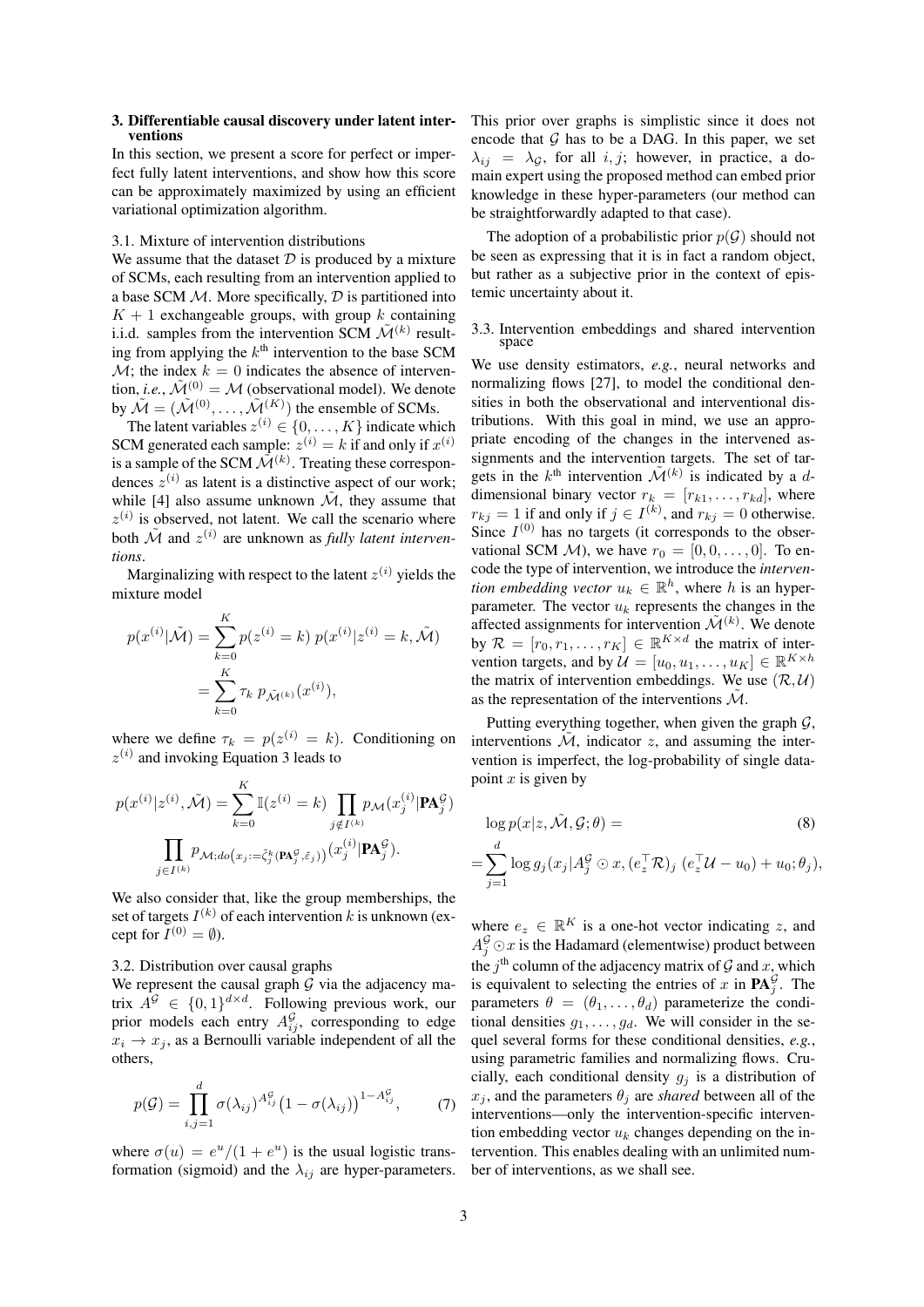3.4. Modeling the conditional densities

A simple nonlinear model for the conditional densities  $g_j$  can be constructed using neural networks. We use a neural network  $NN([u_k, A_j^{\overline{G}} \odot x]; \theta_j) : \mathbb{R}^{(h+d)} \to \mathbb{R}^m$ , a parametric non-linear mapping, parameterized by  $\theta_j$ , that receives the concatenation of the parents of  $x_i$  and the intervention embedding  $u_k$  and outputs m parameters of some distribution  $f(x_j; \mathrm{NN}([u_k, A_j^{\mathcal{G}}\odot x]; \theta_j))$  of the variable  $x_i$ . There are many possible choices for the distribution  $f$ , depending on the problem at hand and on whether  $x_j$  is discrete or continuous: Poisson ( $m = 1$ ), Bernoulli ( $m = 1$ ), univariate Gaussian ( $m = 2$ ), categorical, etc. In this paper, we focus on three density families in R, which we experiment with in Section 4.

Linear Gaussian We use a neural network  $NN(u_k; \theta_j)$  to output coefficients  $\tilde{a}_j \in \mathbb{R}^d$ , and  $\tilde{\sigma}_j, \tilde{b}_j \in \mathbb{R}$ . Then, we use these as parameters of a Gaussian distribution whose mean is an affine transformation of the values of the parents of  $x_i$ :

$$
g_j(x_j|A_j^{\mathcal{G}} \odot x, u_k) = \mathcal{N}(\tilde{a}_j^{\top}(A_j^{\mathcal{G}} \odot x) + \tilde{b}_j, \tilde{\sigma}_j^2).
$$

Non-Linear Gaussian We use a neural network  $NN([u_k, A_j^{\mathcal{G}}\odot x]; \theta_j)$  to output coefficients  $\tilde{\mu}_j\in\mathbb{R}$  and  $\tilde{\sigma}_i \in \mathbb{R}$ , given the values of the parents of  $x_i$  as input. Then, we use these as parameters of a Gaussian distribution:

$$
g_j(x_j|A_j^{\mathcal{G}} \odot x, u_k) = \mathcal{N}(\tilde{\mu}_j, \tilde{\sigma}_j^2).
$$

Normalizing flows To model non-linear non-Gaussian conditional densities, we employ normalizing flows. A normalizing flow [27] is a transformation of a base probability density (in our case a Gaussian) through a sequence of invertible mappings  $\tau(x_j; \tilde{W}_j) = \tau_l \circ \tau_{l-1} \cdots \circ \tau_1(x_j; \omega_1)$ , where  $\tilde{W}_j = {\omega_1, \ldots, \omega_l}$ . We use a model introduced in [12], called Deep Sigmoidal Flows (DSF), where each of the invertible mappings has the following form:

$$
\tau_l(x) = \sigma^{-1}(w_l^\top \sigma(a_l x + b_l)),
$$
  

$$
w_l \in \Delta_{F-1}, \ a_l \in \mathbb{R}_+^F, \ b_l \in \mathbb{R}^F.
$$

where  $\Delta_{F-1}$  is the probability simplex and F is an hyper-parameter. We use a neural network  $NN([u_k, A_j^{\mathcal{G}}\odot x]; \theta_j)$  to output the parameters  $\tilde{W}_j$ . With the former, we obtain a controllable flow  $\tau(x_j; \tilde{W}_j)$  that when given  $x_i$ , outputs the parameters of a Gaussian distribution  $\tilde{\mu}$ ,  $\tilde{\sigma}$ . Altogether, the joint density has the following form:

$$
g_j(x_j|A_j^{\mathcal{G}} \odot x, u_k) = \left| \det \left( \frac{\partial \tau(x_j; \tilde{W}_j)}{\partial x_j} \right) \middle| \mathcal{N}(\tilde{\mu}, \tilde{\sigma}^2) \right|
$$

#### 3.5. Modeling latent interventions with a Dirichlet process

To obtain a complete statistical description of the datagenerating process, we still need to design a prior distribution for the latent interventions, apart from the sampling model  $g_i$ . Namely, we need a prior distribution for the correspondence  $z$ , the intervention embeddings  $U$ , and the intervention targets  $R$ . Furthermore, while experimentally, we can design scenarios where  $K$ , the number of latent interventions, is known, in general, given a data set, it will not be clear what the number of latent interventions is. Therefore, we will formulate the model to support a potentially non-specified number of latent interventions K.

We do this by using a *Dirichlet process prior* with a stick-breaking process representation [7, 30] as the prior distribution of the variables associated with the latent interventions. The generative story is as follows. We first draw the graph G from  $p(G)$ , as described in Equation 7. Then, for  $k = 0, 1, \ldots$ , we sample the variables  $u_k$  and  $r_k$ , associated with each intervention  $\tilde{\mathcal{M}}^{(k)}$ , as well as the probability  $\beta_k$  of picking that intervention as a stick-breaking process, with scaling parameter  $\alpha > 0$ (which controls the clustering effect of the Dirichlet process) and hyperparameter  $\gamma$  (which controls the sparsity of the intervention targets), as follows:

$$
u_k \sim \mathcal{N}(0, I_h)
$$
  
\n
$$
r_{kj} \sim \text{Bern}(\sigma(\gamma)), \quad j = 1, ..., d
$$
  
\n
$$
\beta_k = v_k \prod_{k'=0}^{k-1} (1 - v_{k'}), \quad \text{with } v_k \sim \text{Beta}(1, \alpha).
$$

Then, to generate the data, we first sample the intervention index  $z^{(i)}$ , and then sample a point  $x^{(i)}$  conditioning on the corresponding intervention  $\mathcal{\tilde{M}}^{(z^{(i)})}$ :

$$
z^{(i)} \sim \text{Cat}(\beta_0, \beta_1, \dots, \beta_k, \dots)
$$
  

$$
x_j^{(i)} \sim \begin{cases} g_j(x_j | A_j^{\mathcal{G}} \odot x^{(i)}, u_0) & \text{if } r_{z^{(i)}}_j = 0 \\ g_j(x_j | A_j^{\mathcal{G}} \odot x^{(i)}, u_{z^{(i)}}) & \text{if } r_{z^{(i)}}_j = 1. \end{cases}
$$

Figure 2 contains a graphical model representation of this joint distribution.

3.6. Variational approximation

To obtain the marginal likelihood  $p(\mathcal{D}|\mathcal{G}; \theta)$ , it is necessary to marginalize over the joint distribution of the model present in Section 3.5, *i.e.*:

$$
p(\mathcal{D}|\mathcal{G};\theta) = \prod_{i=1}^{N} p(x^{(i)}|\mathcal{G};\theta)
$$
(9)  

$$
= \prod_{i=1}^{N} \mathbb{E}_{z^{(i)},\tilde{\mathcal{M}} \sim p(z^{(i)},\tilde{\mathcal{M}})} \left[ p(x^{(i)}|z^{(i)},\tilde{\mathcal{M}},\mathcal{G};\theta) \right].
$$

. However, the exact maximization of this marginal loglikelihood (which involves a product of Gaussians, Beta distributions, and complex conditional distributions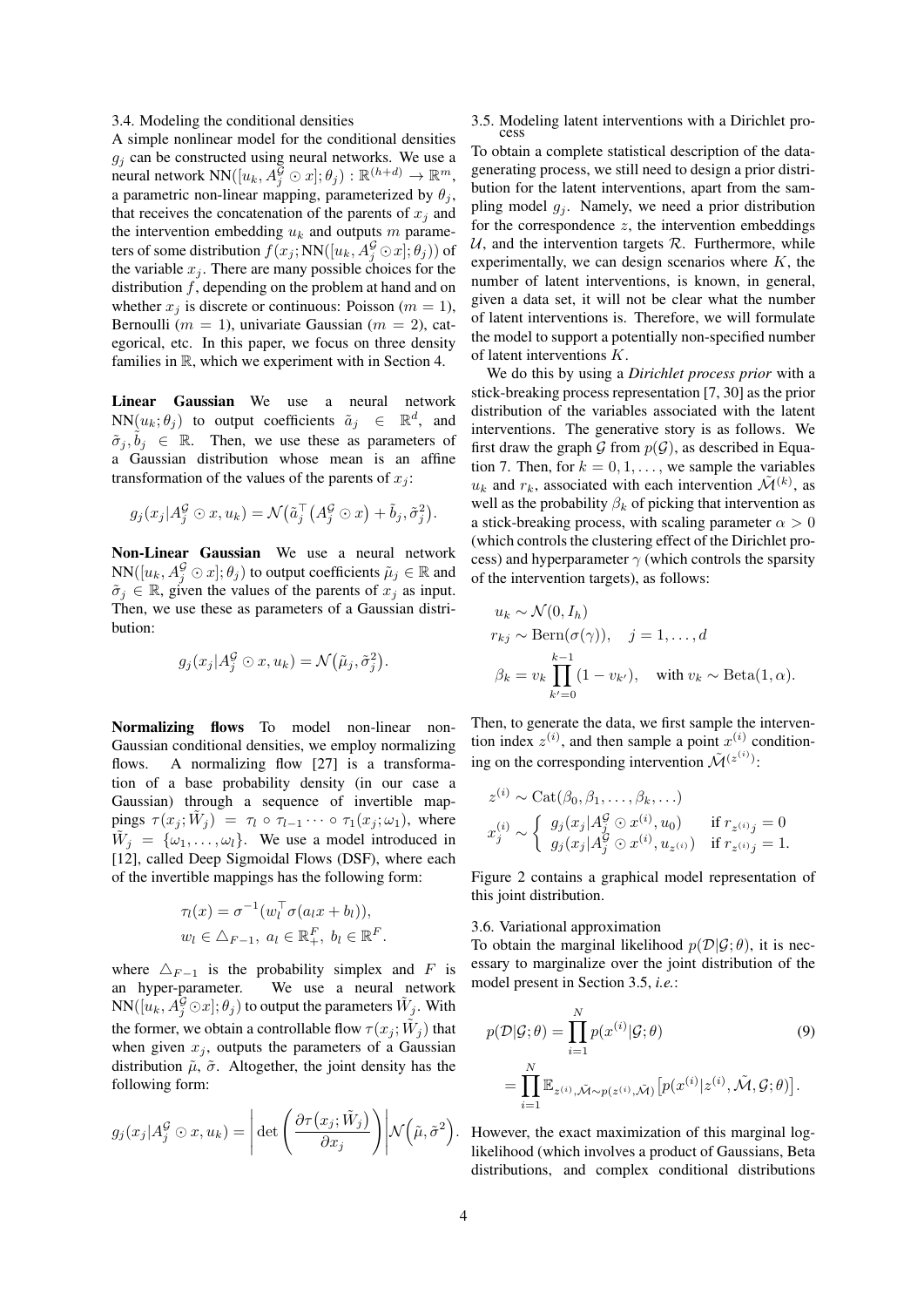

Figure 2: Graphical model representation of the Dirichlet Process Mixture model augmented for the causal discovery problem.

generated by neural networks) is intractable. Therefore, we resort to *approximate variational inference* [2]. We design a family of tractable variational distributions  $q_{\phi}(z^{(i)}, \tilde{\mathcal{M}})$  to approximate the true posterior  $p(z^{(i)}, \tilde{\mathcal{M}} | x^{(i)}, \mathcal{G}; \theta)$ . For the variables associated with latent interventions  $\tilde{\mathcal{M}}$  we propose the fully factorized and finite variational family

$$
q(\tilde{\mathcal{M}}) = \prod_{k=0}^K \Big(\prod_{j=1}^d q_R(r_{kj})\Big) \Big(\prod_{l=1}^h q_U(u_{kl})\Big) q_V(v_k),
$$

where here the hyper-parameter  $K$  defines the truncation level of the variational approximation, and the distributions associated with  $v_k$ ,  $u_{kl}$ , and  $r_{ki}$  take the following form:

$$
q_V(v_k; \rho_k, w_k) = \text{Beta}(\rho_k w_k, (1 - \rho_k) w_k);
$$
  
\n
$$
q_U(u_{kl}; \mu_{kl}, \sigma_{kl}) = \mathcal{N}(\mu_{kl}, \sigma_{kl}^2);
$$
  
\n
$$
q_R(r_{kj}; \pi_{kj}) = \text{Bern}(\pi_{kj}).
$$

where  $\pi_{ki}$ ,  $\mu_{kl}$ ,  $\sigma_{kl}$ ,  $\rho_k$ ,  $w_k$  are free parameters to be optimized, for each  $k \in \{0, \ldots, K\}, l \in \{1, \ldots, h\}$  and  $j \in \{1, \ldots, d\}$ . For the distribution of interventional assignments  $z$ , we propose the following variational posterior:

$$
q_Z(z) \propto \exp\left(\frac{u_z^{\top} NN(x; \phi_Z)}{\sqrt{h}}\right), \quad k = 1, ..., K
$$
,

where  $NN(x; \phi_Z) : \mathbb{R}^d \to \mathbb{R}^h$  is a neural network. We provide details in Appendix A about the derivation and, in the case of the beta distribution, closed-form approximation of the Kullback–Leibler divergence between the proposals and the prior. We use the shorthand  $\phi$  to denote the vector of all variational parameters, which includes  $\phi_Z, \mu_{kl}, \sigma_{kl}, \rho_k, w_k, \pi_{kj}$  for all  $k \in \{0, \dots K\},$  $l \in \{1, \ldots, h\}$ , and  $j \in \{1, \ldots, d\}$ .

Given the ingredients above, we obtain the following lower bound for the marginal likelihood from Equation 9:

$$
\log p(\mathcal{D}|\mathcal{G};\theta) \ge
$$
\n
$$
\underbrace{\sum_{i=1}^{N} \mathbb{E}_{z^{(i)}, \tilde{\mathcal{M}} \sim q(z^{(i)}, \tilde{\mathcal{M}}; \phi)} \left[ \log p(x^{(i)}|z^{(i)}, \tilde{\mathcal{M}}, \mathcal{G}; \theta) \right]}_{\text{ELBO}_{q(z^{(i)}, \tilde{\mathcal{M}}; \phi)} (x^{(i)}, \tilde{\mathcal{G}}; \theta)} \tag{10}
$$

1

For different choices of  $\phi$ , we get different lower bound approximations to the marginal likelihood. By maximizing the ELBO w.r.t.  $\phi$  we minimize the approximation gap, which equals he KL divergence between the approximate and the true posterior.

#### 3.7. A score for latent interventions

Using the log-likelihood proposed in Equation 9, we write a new score function  $S(G)$  for our model with latent interventions, with an associated relaxation to support a weighted adjacency  $\sigma(\Lambda)$ , as shown in Equation 6. As discussed in Section 3.6, in general we will not be able to exactly maximize this score. However, using the variational approximation from Equation 10, and associated variational family  $Q$ , we can approximate the score  $S(G)$  with a surrogate score  $S_Q(G; \phi)$ , for any  $\phi$ , as follows:

$$
\mathcal{S}(\mathcal{G}) \ge \underbrace{\max_{\theta} \sum_{i=1}^{N} \text{ELBO}_{q(z^{(i)}, \tilde{\mathcal{M}}, \phi)}(x^{(i)}, \mathcal{G}; \theta) + \log p(\mathcal{G})}_{\mathcal{S}_{\mathcal{Q}}(\mathcal{G}; \phi)}.
$$

Observing equation

$$
\mathcal{S}_{\mathcal{Q}}(\mathcal{G};\phi) =
$$
  

$$
\mathcal{S}(\mathcal{G}) - D_{KL}[q(z^{(i)}, \tilde{\mathcal{M}}; \phi)||p(z^{(i)}, \tilde{\mathcal{M}}|x^{(i)}, \mathcal{G}; \theta^*)],
$$

we notice that, by maximizing the  $\mathcal{S}_{\mathcal{O}}(\mathcal{G}; \phi)$  w.r.t.  $\phi$ we minimize the approximation gap between  $S(G)$  and  $S_{\mathcal{O}}(\mathcal{G}; \phi)$ , which equals the Kullback–Leibler divergence between the approximate and the true posterior. Given this insight, we propose the surrogate score  $\mathcal{S}_{\mathcal{Q}}(\mathcal{G})$ , where the following inequality holds for all  $\phi$ :

$$
\mathcal{S}(\mathcal{G}) \ge \max_{\substack{\theta, \phi \\ \theta, \phi}} \sum_{i=1}^{N} \text{ELBO}_{q(z^{(i)}, \tilde{\mathcal{M}}; \phi)}(x^{(i)}, \mathcal{G}; \theta) + \log p(\mathcal{G})
$$
\n
$$
\ge \mathcal{S}_{\mathcal{Q}}(\mathcal{G}; \phi).
$$
\n(11)

As many score-based causal discovery methods do, we can relax the surrogate score from Equation 11, yielding

$$
\mathcal{S}_{\mathcal{Q}}^{*}(\Lambda) = \max_{\theta, \phi} \mathbb{E}_{\mathcal{G} \sim \text{Bern}\left(\mathcal{G}; \sigma(\Lambda)\right)} \left[ (12) \right]
$$
\n
$$
\sum_{i=1}^{N} \text{ELBO}_{q(z^{(i)}, \tilde{\mathcal{M}}; \phi)}(x^{(i)}, \mathcal{G}; \theta) + \log p(\mathcal{G}) \right].
$$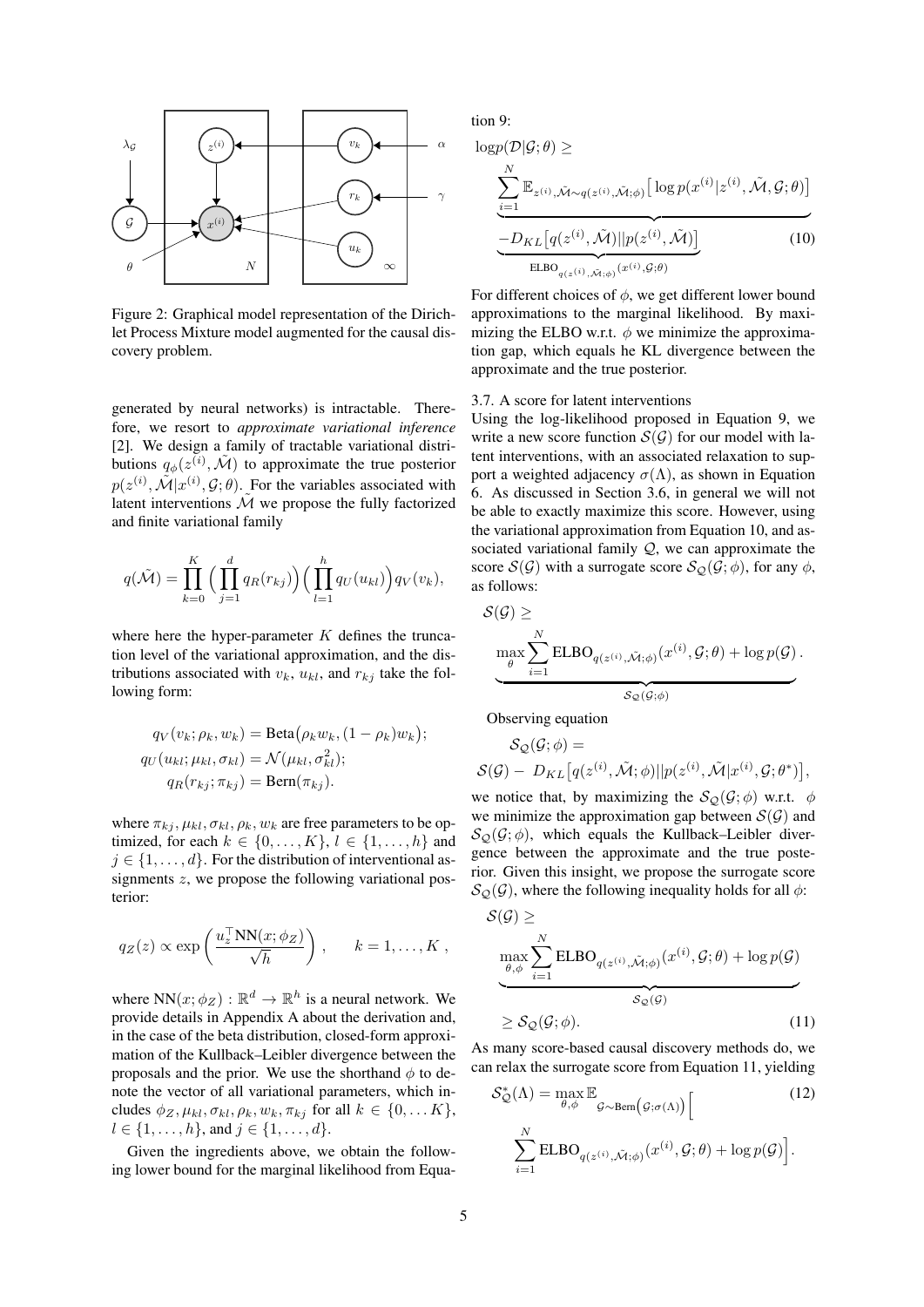The gap between the relaxed score  $S^*(\Lambda)$  and our surrogate  $\mathcal{S}_{\mathcal{Q}}^*(\Lambda)$  tends asymptotically to the KL divergence between the best approximate posterior from Q and the true posterior, as  $\sigma(\Lambda)$  progressively concentrates its mass on single DAG  $G$ , more concretely:

$$
\mathcal{S}^*(\Lambda) - \mathcal{S}_{\mathcal{Q}}^*(\Lambda) = \mathbb{E}_{\mathcal{G}\sim \text{Bern}\left(\mathcal{G};\sigma(\Lambda)\right)} \Big[
$$
  

$$
D_{KL}\big[q(z^{(i)}, \tilde{\mathcal{M}}; \phi^*) || p(z^{(i)}, \tilde{\mathcal{M}} | x^{(i)}, \mathcal{G}; \theta^*)\big]\Big],
$$

where  $\theta^*$  and  $\phi^*$  are respectively the model and variational parameters that maximize Equation. 12.

#### 3.8. Inference algorithm

The surrogate score, coupled with the acyclicity constraint from [36], enables us to formulate causal discovery under latent interventions as the following optimization problem:

$$
\Lambda^* = \underset{\Lambda}{\arg \max} S^{\mathcal{Q}}(\Lambda)
$$
  
s.t. 
$$
\underbrace{\text{Tr}(e^{\sigma(\Lambda)}) - d}_{h(\Lambda)} = 0, \tag{13}
$$

Following [36], we use the augmented Lagrangian procedure [11, 26, 8] to transform the problem in Equation 13 into a sequence of unconstrained optimization subproblems. When we estimate the gradients using the path-wise gradient estimator [17, 28], each unconstrained optimization subproblem reduces to sampling the graph and the latent variables from the variational posteriors using the reparametrization trick, minimizing the following objective:

$$
\mathcal{L}(\theta, \phi, \Lambda, z, \tilde{\mathcal{M}}, \mathcal{G}; x, \mu_t, \varphi_t) =
$$
  
- log  $p(x|z, \tilde{\mathcal{M}}, \mathcal{G}; \theta) + \Omega(\phi) - \lambda_{\mathcal{G}} ||\Lambda||_1 + \varphi_t h(\Lambda)$   
+  $\frac{\mu_t}{2} h(\Lambda)^2$ ,

where  $\Omega(\phi)$  denotes the sum of the Kullback–Leibler divergences, and  $\mu_t$  and  $\varphi_t$  are the parameters of the augmented Lagrangian at the  $t<sup>th</sup>$  iteration. For estimating the gradients of  $\Lambda$ ,  $q(z)$  and  $q(r_{ki})$  we used a Gumbel-softmax continuous relaxation [13, 21] which, for the causal graph's distribution, was combined with the straight-through gradient estimator [1], to make sure the graph samples actually represented the hard dependencies of the SCM, instead of fractional ones. Having estimated the gradients, for each sample, we average them and feed them to the first order stochastic optimization algorithm Adam [15]. We implemented our method with the PyTorch framework [20].

# 3.9. Semi-supervised extensions

The causal discovery algorithm can be extended to cases where we have information about the correspondences  $z^{(i)}$  and/or the intervention targets  $I^{(k)}$ . To achieve this, we only have to ignore the corresponding variational posteriors and use the observed values  $z^{(i)}$  and

 $r^{(i)}$  as constants. We designate the original version of our model the **latent** variant, the one with observed  $z^{(i)}$ the **unknown** variant, and the one with observed  $z^{(i)}$ and  $r^{(i)}$  the **known** variant. It is straightforward to extend our method to a semi-supervised setting—a scenario where we only observe the correspondence  $z$  for a fraction of the samples. Under this scenario, we still use the samples from the variational posterior to predict the unobserved values of  $z$  and use the observed ones to improve the variational posterior. In essence, with the semi-supervised variant, we obtain a model that interpolates between the latent variant and the unknown variant. We follow the approach from [16] and extend the ELBO objective (in our case, the lower bound of the distribution  $p(\mathcal{D}|\mathcal{G}; \theta)$ ). Let  $\mathcal O$  be the set of the indices for which the intervention assignment  $z$  is known, and with  $\hat{z}^{(i)}$  its particular value. We rewrite the bound on the log-likelihood as :

$$
\log p(\mathcal{D}|\mathcal{G};\theta) \ge
$$
\n
$$
\sum_{i=1}^{N} \text{ELBO}_{\theta, q(\hat{z}^{(i)}, \tilde{\mathcal{M}})}(x^{(i)}, \mathcal{G})
$$
\n
$$
+ \kappa \mathbb{I}(i \in \mathcal{O}) \mathbb{E}_{\tilde{\mathcal{M}} \sim q(\tilde{\mathcal{M}})} \big[ \log q(\hat{z}^{(i)} | x^{(i)}, \tilde{\mathcal{M}}; \phi_z) \big],
$$

where in the first term, when  $i \in \mathcal{O}$ , we do not sample from  $q(z^{(i)}|x^{(i)}, \tilde{\mathcal{M}}; \phi_z)$ , using the observed value  $\hat{z}^{(i)}$ instead. The variable  $\kappa \in ]0,1[$  is an hyper-parameter that controls the relative importance of supervised component of the objective. Using this bound, we can write a new relaxed surrogate score  $\mathcal{S}^*_{\text{SLL}}(\Lambda)$  as:

$$
\mathcal{S}_{\text{SSL}}^{*}(\Lambda) = \mathbb{E}_{\mathcal{G} \sim \text{Bern}\left(\mathcal{G}; \sigma(\Lambda)\right)} \Big[
$$
  

$$
\sum_{i=1}^{N} \text{ELBO}_{\theta, q(\hat{z}^{(i)}, \tilde{\mathcal{M}})}(x^{(i)}, \mathcal{G})
$$
  

$$
+ \kappa \mathbb{I}(i \in \mathcal{O}) \mathbb{E}_{\tilde{\mathcal{M}} \sim q(\tilde{\mathcal{M}})} \Big[ \log q(\hat{z}^{(i)} | x^{(i)}, \tilde{\mathcal{M}}; \phi_z) \Big] \Big].
$$

#### 4. Experiments

We tested our method on synthetic and real data. The synthetic datasets allow us to do a systematic, controlled comparison of different methods in different scenarios (graph size and density, intervention and assignment types). In order to generate SCMs, perform interventions on them, and sample the corresponding entailed distributions, we created a Pytorch package for this purpose.<sup>1</sup>

Single-node interventions. We generated SCMs with  $d = 10$  variables with a Erdős-Rényi scheme with expected number of edges per node  $e \in \{1, 4\}$ . We generated 10 SCMs for each combination of e, conditional density (linear Gaussian, non-linear Gaussian, and normalizing flow), and intervention type (stochastic and

<sup>&</sup>lt;sup>1</sup>The code will be provided upon acceptance.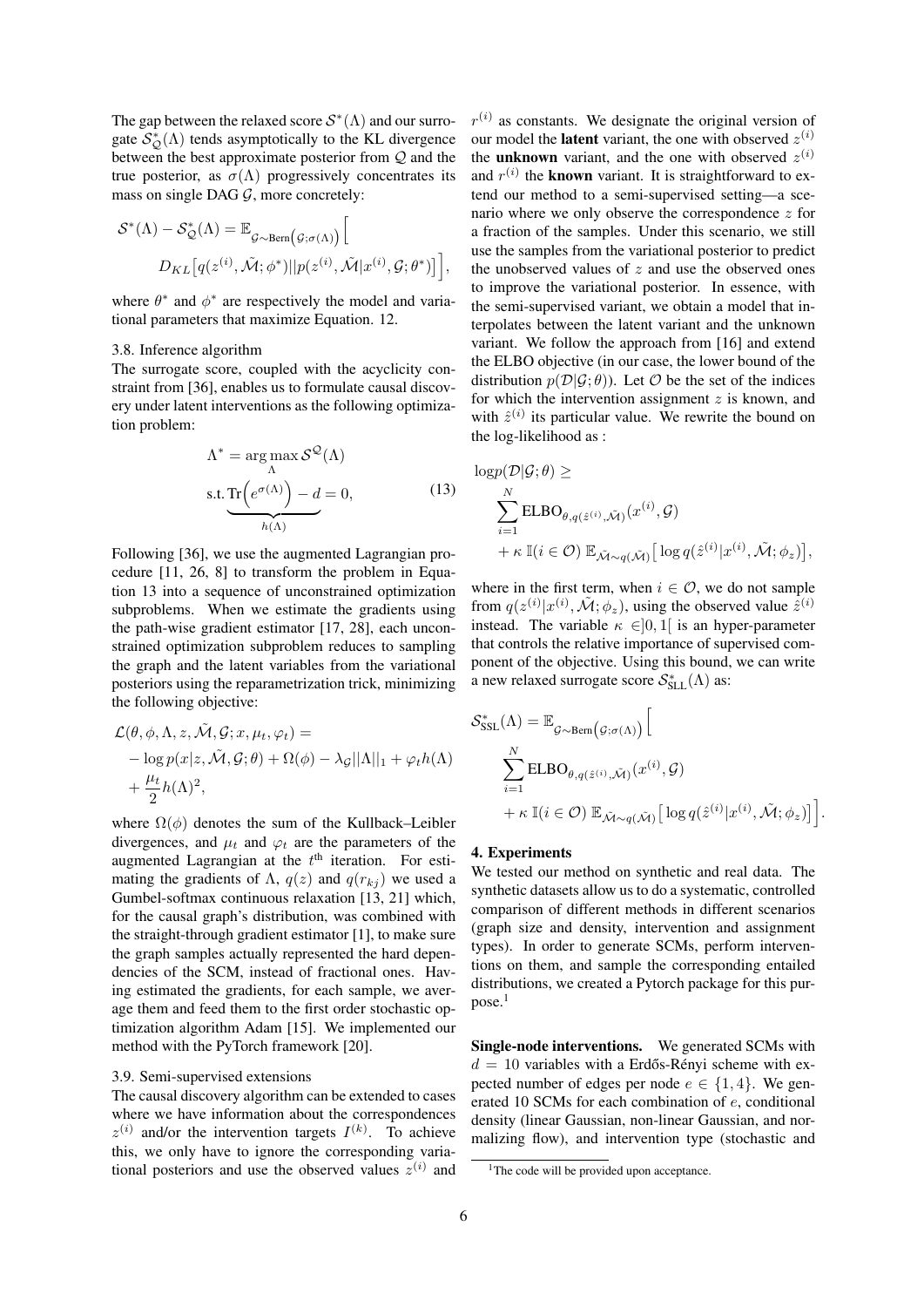

Figure 3: Histogram of Hamming distance in the experiments with cause-effect pairs.

imperfect). In each of the SCMs, we performed 1 interventions for every variable. For each SCM within each configuration, we explored the following hyperparameter range:  $\lambda_G \in \{-1, -0.01, 0, 0.01, 0.1\}$ , and  $\gamma \in \{-1, -0.01\}$ . For the remaining hyperparameters, we set  $\alpha = 9$ ,  $h = 248$  and the truncation level  $K =$ 11—the hyperparameter configuration that achieved the best log-likelihood on a validation set. From the generated SCM, we produced a dataset with  $n = 10000$ samples, where each intervention has  $\lfloor \frac{n}{d+1} \rfloor$  elements. This dataset was split into training (80%) and validation (20%). The models were trained for 500 epochs for the first iteration of the augmented Lagrangian and 50 epochs for the remaining ones, with a full batch( $B =$ 8000) until  $h(\Lambda) < 10^{-8}$ , and learning rate of  $10^{-2.5}$ . The results from these experiments are shown in Table 1. The metric we use is Hamming distance (HD) between the adjacency matrices of the ground-truth graph and the estimated one. The columns from Table 1 correspond to the different variants we present in Section 3.9: latent refers to our model, unknown assumes that the correspondences are known (as [4]), and known assumes that both correspondences and intervention targets are known. We additionally include a "naive" observational model (a baseline which ignores the existence of intervention data, *i.e.*, that assumes  $K = 1$  as if all data was generated by the observational model). The experimental results preponderantly show that our method (the latent variant) consistently outperforms the observational baseline and is worst than the unknown variant, as expected, but only slightly. This indicates that taking account latent interventions, when these are present, improves the recovery of the causal graph.

Single-node interventions on cause-effect pairs. We generated two-variable linear Gaussian SCMs (causeeffect pairs) with edge probability  $e = \frac{2}{3}$  (equal probability for each of the three possible graphs). The SCMs

| Model<br>$\epsilon$              | latent                    | unknown                                                        | known         | observational  |  |  |  |  |  |  |
|----------------------------------|---------------------------|----------------------------------------------------------------|---------------|----------------|--|--|--|--|--|--|
| <i>Stochastic Interventions:</i> |                           |                                                                |               |                |  |  |  |  |  |  |
| L.G.                             | $5.9 + 6.2$               | $3.4 \pm 3.2$                                                  | $0.5 + 1.3$   | $10.3 + 7.8$   |  |  |  |  |  |  |
|                                  | N. L. G. 1 $12.2 \pm 3.9$ | $10.3 + 2.5$                                                   | $7.0 \pm 3.6$ | $13.7 \pm 3.8$ |  |  |  |  |  |  |
| N. F.                            |                           | $8.7 \pm 6.6$ $8.0 \pm 2.7$ $6.6 \pm 2.2$                      |               | $11.3 \pm 5.0$ |  |  |  |  |  |  |
| L.G.                             |                           | $27.2 \pm 6.2$ $24.1 \pm 5.8$ $15.6 \pm 6.0$                   |               | $39.6 \pm 5.0$ |  |  |  |  |  |  |
|                                  | N. L. G. $4\;35.8+3.8$    | $30.3 + 5.3$ $27.7 + 4.3$                                      |               | $37.5 \pm 5.2$ |  |  |  |  |  |  |
| N. F.                            | $36.1 \pm 4.4$            | $35.5 + 8.1$ $31.5 + 5.6$                                      |               | $40.2 \pm 6.9$ |  |  |  |  |  |  |
| <i>Imperfect Interventions:</i>  |                           |                                                                |               |                |  |  |  |  |  |  |
| L.G.                             |                           | $5.8 \pm 4.2$ $6.2 \pm 3.06$ $4.7 \pm 3.6$                     |               | $10.4 \pm 2.9$ |  |  |  |  |  |  |
| $N-L$ G. 1                       |                           | $9.3 \pm 2.4$ $8.9 \pm 2.5$ $7.8 \pm 3.9$                      |               | $10.5 \pm 2.8$ |  |  |  |  |  |  |
| N. F.                            | $8.8 \pm 3.0$             | $9.1 \pm 3.5$ $7.9 \pm 1.4$                                    |               | $11.5 \pm 5.4$ |  |  |  |  |  |  |
| L.G.                             |                           | $35.9 \pm 8.3$ $29.7 \pm 5.6$ $17.7 \pm 7.9$                   |               | $39.1 \pm 9.1$ |  |  |  |  |  |  |
|                                  |                           | N. L. G. $4\quad 32.1 + 6.0 \quad 32.6 + 5.8 \quad 32.8 + 5.4$ |               | $39.8 \pm 9.3$ |  |  |  |  |  |  |
| N. F.                            |                           | $30.4 + 12.2$ $30.2 + 11.2$ $25.8 + 3.9$                       |               | $36.7 + 9.8$   |  |  |  |  |  |  |

Table 1: Hamming distances on synthetic 10 variable SCMs. Our models L.G., N.L G., and N.F. stand for, respectively, linear Gaussian, non-linear Gaussian, and normalizing flows.

were generated as described in Appendix ??. We sampled 60 SCMs, and generate a dataset of  $n = 999$  samples, where each intervention has 333 elements. The sampled graph  $G$ , with variables A and B is one of 3 possible graphs,  $A$  causes  $B$ ,  $B$  causes  $A$ , or  $A$  and  $B$ have no cause-effect relation. All of the possible graphs share the MEC. We compare the variants presented in Section 3.9 in addition to the naive observational baseline. Figure 3 contains an histogram of Hamming distances for each of the variants. Edges in the anti-causal direction cost  $HD = 2$ , missing edge or wrong edge is  $HD = 1$ , and correct graph is  $HD = 0$ . The results show for this simple problem that cannot be identified using observational data alone, that our method correctly identifies a significant majority of the cause-effect pairs, even without information about the intervention assignments.

Real-world data set Finally, we tested our method on the flow cytometry data set of [29]. The measurements are the level of expression of phosphoproteins and phospholipids in humans cells. Interventions were performed by using reagents to activate or inhibit the measured proteins. The dataset comprises 7466 items with 11 variables each. Figure 4 contains an illustration of the consensus graph from [29]. This graph contains 11 edges. Table 2 compares the estimated graph, under different conditional density assumptions but assuming imperfect interventions, to the consensus graph from [29]. The results from the real-world data set show that our method outperforms several baselines, even with methods that use information regarding intervention correspondences and targets. The reasons that might justify relatively good results on this standard problem is that i) the causal sufficiency assumption may not hold, ii) the interventions may not be as specific as stated, and iii) the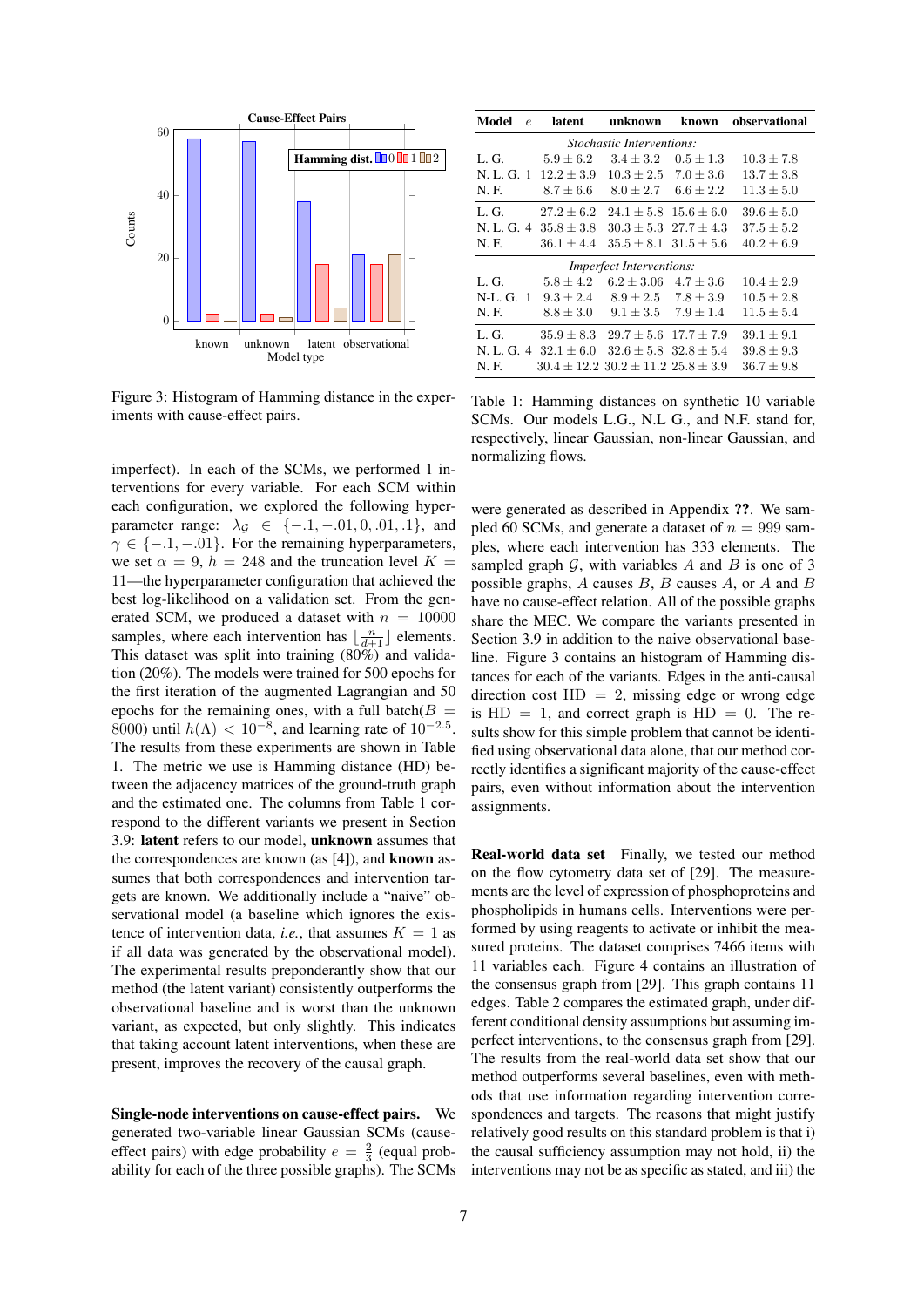

Figure 4: Classic signaling network and points of intervention. This is a graphical illustration of the conventionally accepted signaling molecule interactions, the events measured, and the points of intervention by small-molecule inhibitors. This illustration was obtained from [29].

|                   | SHD | tp | fn             | fp  | rev | $F_1$ score |
|-------------------|-----|----|----------------|-----|-----|-------------|
| <b>IGSP [35]</b>  | 18  | 4  | 6              | 5   |     | 0.42        |
| <b>GIES [9]</b>   | 38  | 10 | 0              | 41  | 7   | 0.33        |
| <b>CAM</b> [5]    | 35  | 12 |                | 30  | 4   | 0.51        |
| $DCDI-G[4]$       | 36  | 6  | $\mathfrak{D}$ | 25  | 9   | 0.31        |
| DCDI-DSF [4]      | 33  | 6  | 2              | 22  | 9   | 0.33        |
| $L. G.$ (ours)    | 33  | 7  | 11             | 22. | 3   | 0.30        |
| $N. L. G.$ (ours) | 19  | 7  | 11             | 8   | 0   | 0.42        |
| $N. F.$ (ours)    | 30  | 9  | Q              | 21  |     | 0.38        |

Table 2: Results for the flow cytometry dataset. The results for the baselines are reproduced from [4]. Our models L.G., N.L G., and N.F. stand for, respectively, linear Gaussian, non-linear Gaussian, and normalizing flows. They all assumed imperfect interventions.

ground truth network is possibly not a DAG since feedback loops are common in cellular signaling networks as noted by [4]. These reasons can potentially be detrimental to the other methods and our method appears to be robust to them.

# 5. Related Work

The previous work that is closest to ours in that by [4]. As they do, we assume that the data is clustered in intervention groups, but we relax their assumption that the correspondence between intervention groups and samples is known, opening the door to more realistic scenarios.

The so-called "known" and "unknown" variants of our method share the assumptions made by [4]; however, contrary to them, the number of distinct neural networks in our model is not dependent on the number of interventions, which allows scaling well to many interventions. We achieve this by encoding the change in assignments associated with each intervention using a specific latent variable  $u$  that we call intervention embedding and conditioning a shared model on it when computing the log-probability.

Our method can be seen as a *variational autoencoder* (VAE) with a Dirichlet process (DP) prior, with a stickbreaking process representatoion. The work by [22] introduces a VAE where the stick-breaking weights are the latent variables. Our model differs from theirs in that we use the entire DP (including the atoms). We only use the stick-breaking weights in the KL divergence of the correspondence variable  $z$ . This KL divergence has a closed-form, so we do not sample the stick-breaking weights as they do. [33] proposes a VQ-VAE model with discrete latent variables, each represented as a latent embedding vector (an atom). Our approach is similar in that we use atoms (the intervention embeddings and intervention targets) to represent discrete latent variables. However, we do it in a statistically sounder way that more naturally fits our application.

# 6. Conclusion

We introduced an efficient variational optimization algorithm for causal structure learning under latent interventions. Our results are competitive with other stateof-the-art algorithms on the flow cytometry data set. Experiments with synthetic data show that our approach can recover causal relations even in our more challenging scenario, and it can consistently outperform our purely observational alternative.

A limitation of our method is the variational family we use. The proposal for variational posterior considers that the stick-breaking weights, the intervention embeddings, and intervention targets are independent of each other. In some cases, this can potentially create a surrogate score whose maximum structure is not an element of the  $I$ -Markov equivalence class.

There are many avenues for future work. Our framework is particularly appealing for problems where performing interventions explicitly is expensive or unethical, but where interventions occur naturally in the data without being explicitly observed. Experimenting with more flexible variational families also seems appealing, albeit this may come at the cost of the closed-form expressions for the KL divergences.

#### Acknowledgements

I would like to express my appreciation to the supervisors, André Martins and Mário Figueiredo, for the valuable guidance, discussions, and support. I also would like to thank the DeepSPIN/MAIA research group for providing the computational resources that allowed me to adequately experiment with and evaluate the proposed methods.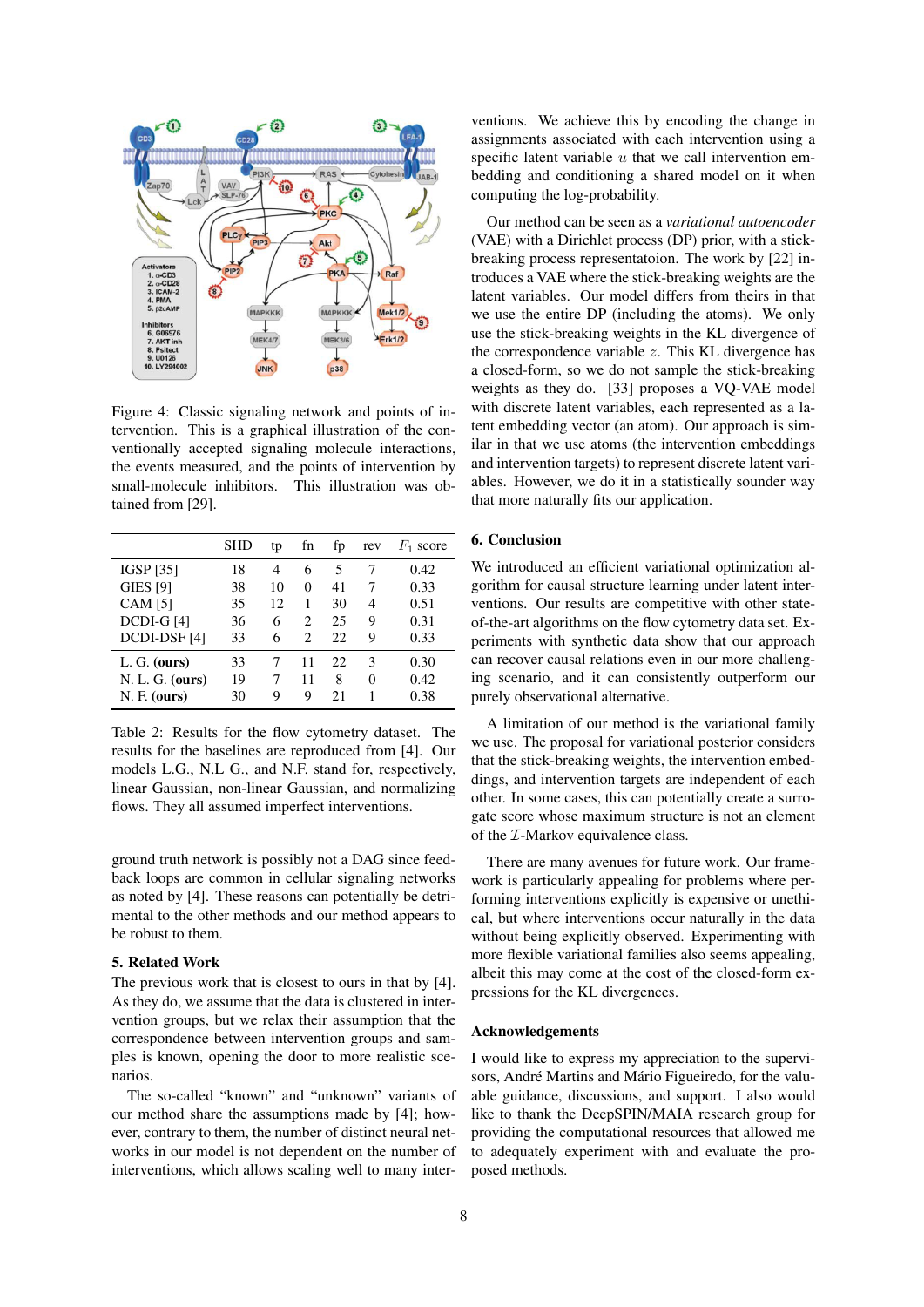#### References

- [1] Y. Bengio, N. Léonard, and A. Courville. Estimating or propagating gradients through stochastic neurons for conditional computation, 2013.
- [2] D. Blei, A. Kucukelbirb, and J. McAuliffe. Variational inference: A review for statisticians. *Journal of the American Statistical Association*, 112(518):859–877, 2017.
- [3] R. R. Bouckaert. Probabilistic network construction using the minimum description length principle. In M. Clarke, R. Kruse, and S. Moral, editors, *Symbolic and Quantitative Approaches to Reasoning and Uncertainty*, pages 41–48, Berlin, Heidelberg, 1993. Springer Berlin Heidelberg.
- [4] P. Brouillard, S. Lachapelle, A. Lacoste, S. L. Julien, and A. Drouin. Differentiable causal discovery from interventional data. *CoRR*, abs/2007.01754, 2020.
- [5] P. Bühlmann, J. Peters, and J. Ernest. CAM: Causal additive models, high-dimensional order search and penalized regression. *The Annals of Statistics*, 42(6):2526 – 2556, 2014.
- [6] D. M. Chickering and D. Heckerman. Efficient approximations for the marginal likelihood of bayesian networks with hidden variables. In *Machine Learning*, pages 29–181, 1997.
- [7] T. S. Ferguson. A Bayesian Analysis of Some Nonparametric Problems. *The Annals of Statistics*, 1(2):209 – 230, 1973.
- [8] R. Glowinski and A. Marroco. Sur l'approximation, par éléments finis d'ordre un, et la résolution, par pénalisation-dualité d'une classe de problèmes de dirichlet non linéaires. 1975.
- [9] A. Hauser and P. Bühlmann. Characterization and greedy learning of interventional markov equivalence classes of directed acyclic graphs. *J. Mach. Learn. Res.*, 13(1):2409–2464, Aug. 2012.
- [10] D. Heckerman, D. Geiger, and D. Chickering. Learning bayesian networks: The combination of knowledge and statistical data. In R. L.de Mantaras and D. Poole, editors, *Uncertainty Proceedings 1994*, pages 293–301. Morgan Kaufmann, San Francisco (CA), 1994.
- [11] M. R. Hestenes. Multiplier and gradient methods. *Journal of Optimization Theory and Applications*, 4(5):303–320, 1969.
- [12] C. W. Huang, D. Krueger, A. Lacoste, and A. C. Courville. Neural autoregressive flows. *CoRR*, abs/1804.00779, 2018.
- [13] E. Jang, S. Gu, and B. Poole. Categorical reparameterization with gumbel-softmax, 2017.
- [14] D. Kalainathan, O. Goudet, I. Guyon, D. Lopez-Paz, and M. Sebag. Structural agnostic modeling: Adversarial learning of causal graphs, 2020.
- [15] D. P. Kingma and J. Ba. Adam: A method for stochastic optimization. *CoRR*, abs/1412.6980, 2015.
- [16] D. P. Kingma, D. J. Rezende, S. M., and M. Welling. Semi-supervised learning with deep generative models. *CoRR*, abs/1406.5298, 2014.
- [17] D. P. Kingma and M. Welling. Auto-encoding variational bayes, 2014.
- [18] J. Kuipers, G. Moffa, and D. Heckerman. Addendum on the scoring of gaussian directed acyclic graphical models, 2021.
- [19] S. Lachapelle, P. Brouillard, T. Deleu, and S. L. Julien. Gradient-based neural DAG learning. *CoRR*, abs/1906.02226, 2019.
- [20] S. Li, Y. Zhao, R. Varma, O. Salpekar, P. Noordhuis, T. Li, A. Paszke, J. Smith, B. Vaughan, P. Damania, and S. Chintala. Pytorch distributed: Experiences on accelerating data parallel training. *CoRR*, abs/2006.15704, 2020.
- [21] C. J. Maddison, A. Mnih, and Y. W. Teh. The concrete distribution: A continuous relaxation of discrete random variables, 2017.
- [22] E. Nalisnick and P. Smyth. Stick-breaking variational autoencoders, 2017.
- [23] I. Ng, Z. Fang, S. Zhu, Z. Chen, and J. Wang. Masked gradient-based causal structure learning, 2020.
- [24] J. Pearl. Causality: Models, reasoning, and inference, second edition. *Causality*, 29, 01 2000.
- [25] J. Peters, D. Janzing, and B. Schölkopf. *Elements of Causal Inference - Foundations and Learning Algorithms*. Adaptive Computation and Machine Learning Series. The MIT Press, Cambridge, MA, USA, 2017.
- [26] M. Powell. A method for nonlinear constraints in minimization problems. *In: Fletcher, R., Ed., Optimization, Academic Press*, pages 283–298, 1969.
- [27] D. Rezende and S. Mohamed. Variational inference with normalizing flows. In *International Conference on Machine Learning (ICML)*, 2015.
- [28] D. J. Rezende, S. M., and D. Wierstra. Stochastic backpropagation and approximate inference in deep generative models, 2014.